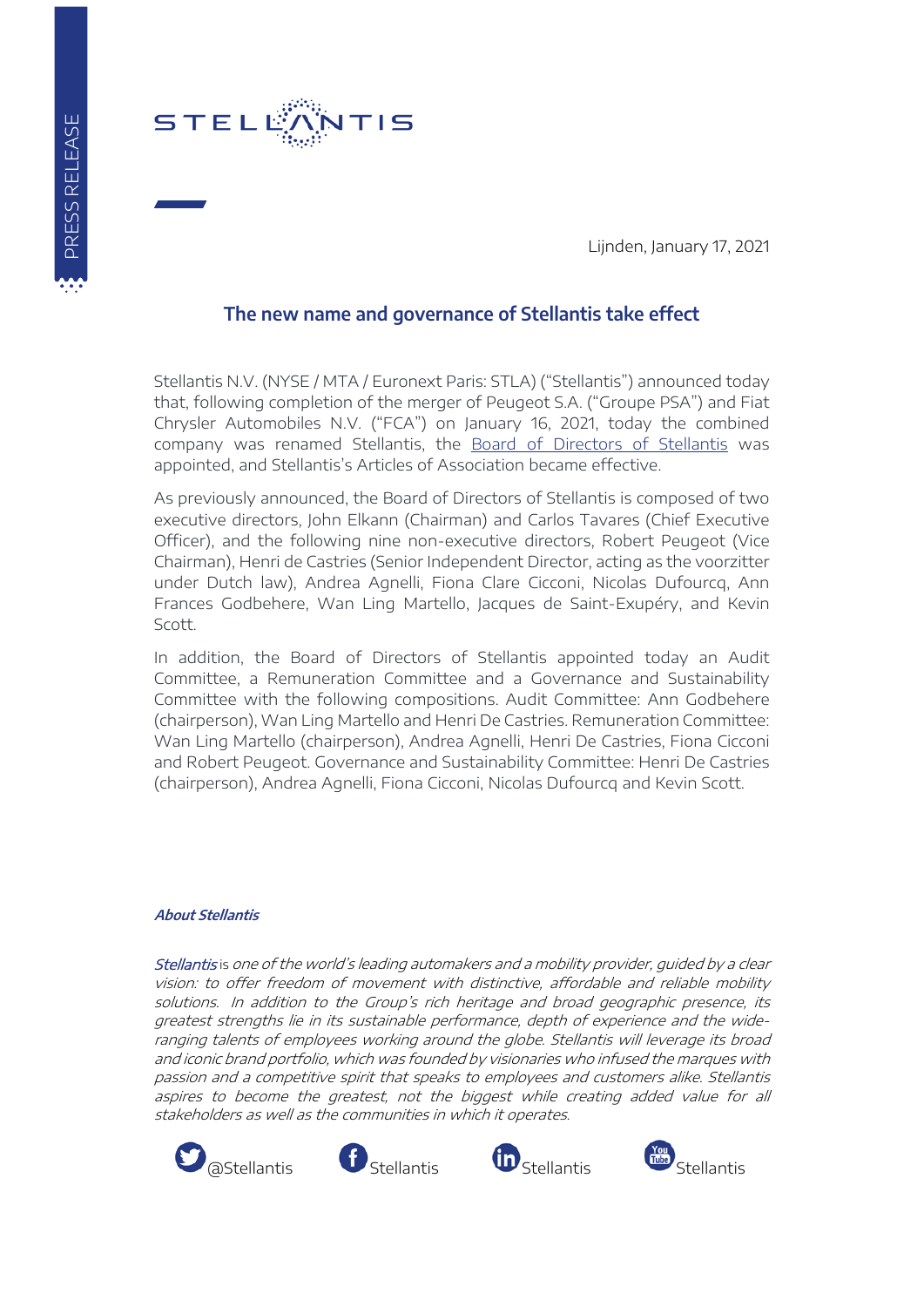## **For more information contact:**

**Claudio D'AMICO**: +39 334 7107828 - [claudio.damico@stellantis.com](mailto:claudio.damico@stellantis.com)

Karine DOUET: +33 6 61 64 03 83 - karine.douet@stellantis.com

**Valérie GILLOT**: +33 6 83 92 92 96 - [valerie.gillot@stellantis.com](mailto:valerie.gillot@stellantis.com) 

**Shawn MORGAN**: +1 248 760 2621 - [shawn.morgan@stellantis.com](mailto:shawn.morgan@stellantis.com)

www.stellantis.com

## FORWARD-LOOKING STATEMENTS

This communication contains forward-looking statements. In particular, these forwardlooking statements include statements regarding future financial performance and the expectations of the combined group (the "Group") resulting from the merger of FCA and Groupe PSA as to the achievement of certain targeted metrics at any future date or for any future period are forward-looking statements. These statements may include terms such as "may", "will", "expect", "could", "should", "intend", "estimate", "anticipate", "believe", "remain", "on track", "design", "target", "objective", "goal", "forecast", "projection", "outlook", "prospects", "plan", or similar terms. Forward-looking statements are not guarantees of future performance. Rather, they are based on the Group's current state of knowledge, future expectations and projections about future events and are by their nature, subject to inherent risks and uncertainties. They relate to events and depend on circumstances that may or may not occur or exist in the future and, as such, undue reliance should not be placed on them.

Actual results may differ materially from those expressed in forward-looking statements as a result of a variety of factors, including: the impact of the COVID-19 pandemic, the ability of the Group to launch new products successfully and to maintain vehicle shipment volumes; changes in the global financial markets, general economic environment and changes in demand for automotive products, which is subject to cyclicality; changes in local economic and political conditions, changes in trade policy and the imposition of global and regional tariffs or tariffs targeted to the automotive industry, the enactment of tax reforms or other changes in tax laws and regulations; the Group's ability to expand certain of their brands globally; its ability to offer innovative, attractive products; its ability to develop, manufacture and sell vehicles with advanced features including enhanced electrification, connectivity and autonomous-driving characteristics; various types of claims, lawsuits, governmental investigations and other contingencies, including product liability and warranty claims and environmental claims, investigations and lawsuits; material operating expenditures in relation to compliance with environmental, health and safety regulations; the intense level of competition in the automotive industry, which may increase due to consolidation; exposure to shortfalls in the funding of the Group's defined benefit pension plans; the ability to provide or arrange for access to adequate financing for dealers and retail customers and associated risks related to the establishment and operations of financial services companies; the ability to access funding to execute the Group's business plans and improve their businesses, financial condition and results of operations; a significant malfunction, disruption or security breach compromising information technology systems or the electronic control systems contained in the Group's vehicles; the Group's ability to realize anticipated benefits from joint venture arrangements; disruptions arising from political, social and economic instability; risks associated with our relationships with employees, dealers and suppliers; increases in costs, disruptions of supply or shortages of raw materials; developments in labor and industrial relations and developments in applicable labor laws; exchange rate fluctuations, interest rate changes, credit risk and other market risks; political and civil unrest; earthquakes or other disasters; the risk that the